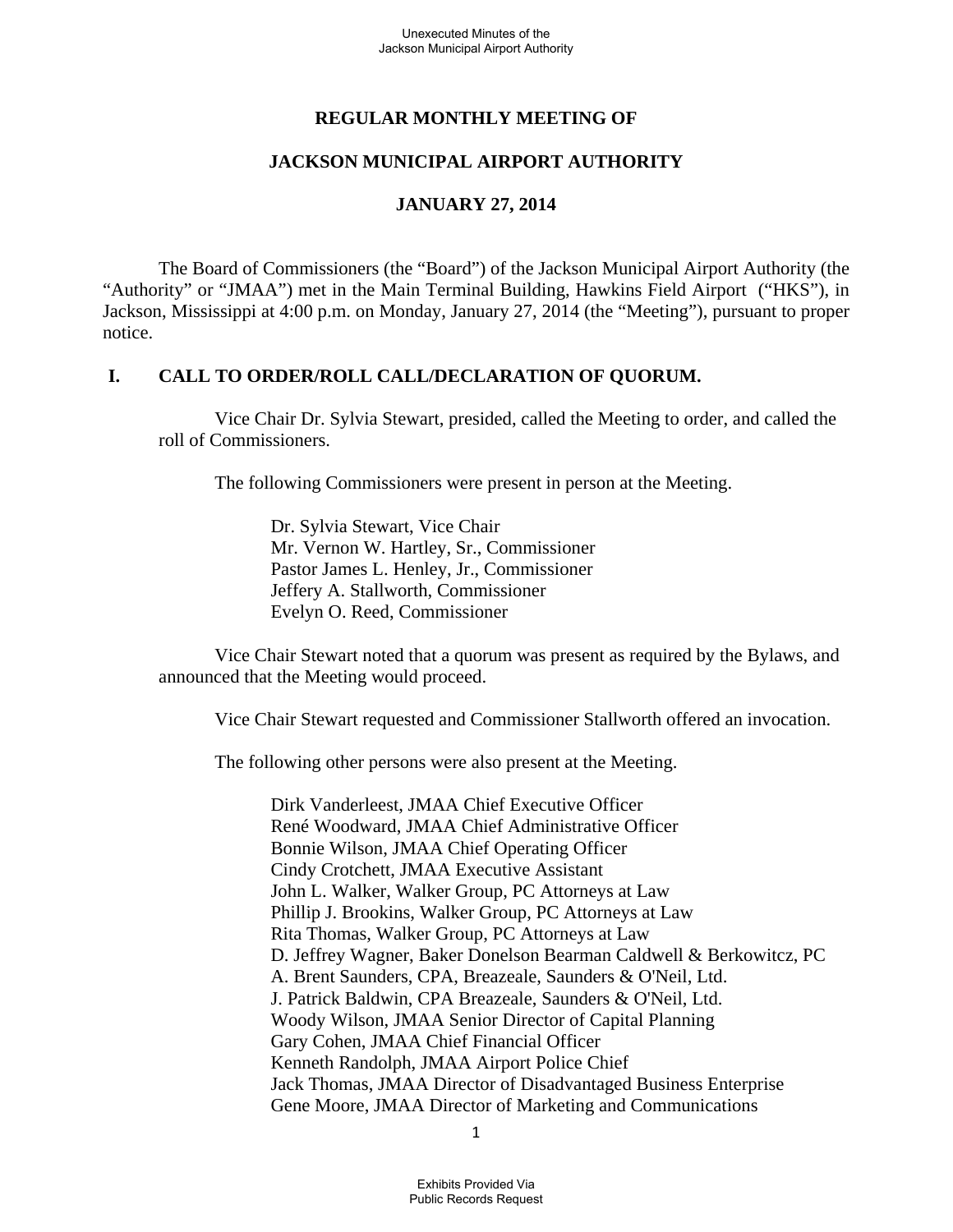Shawn Hanks, JMAA Information Technology Manager Rhonda Knight, JMAA Human Resources Manager Kelly Elliott, JMAA Aviation Operations Manager William Dickson, JMAA Airport Security Manager Garry Montgomery, JMAA Maintenance Manager Joyce Tillman, JMAA Facilities Engineer Jack Weldy, JMAA Properties Manager Patrick Minor, JMAA Acting Communication Supervisor Kimberly Farmer, JMAA Administrative Project Support Charles A. Lott, Jr. P.E., Neel-Schaffer, Inc. Thomas C. Henderson, IV, P.E., Neel-Schaffer, Inc.

# **II. APPROVAL AND EXECUTION OF MINUTES.**

### **A. Special Meeting of the Board of Commissioners, December 19, 2013.**

 After discussion, upon motion duly made by Commissioner Hartley, seconded by Commissioner Henley, and unanimously approved by the affirmative votes of all Commissioners present, the minutes described above were approved as presented and directed to be filed in the appropriate minute book and records of the Authority.

### **III. PUBLIC COMMENTS.**

# **IV. ELECTION OF THE CHAIRMAN OF THE BOARD**

### **A. Introduction of the Action**

Commissioner Stallworth requested the Board consider the Election of the Chairman of the Board at this point in the meeting. Vice Chair Stewart agreed with the request and called for motions of nomination.

 Commissioner Stallworth nominated Commissioner Henley to serve as Chairman, Commissioner Reed seconded the nomination.

 Vice Chair Stewart called for any discussion. Commissioner Hartley requested that it be recorded in the minutes that in accordance with the Bylaws of the Authority, the Board is expected to elect a Chairman and Vice Chairman at the Regular Monthly Meeting of the Board in September of each year to serve during the next fiscal year of the Authority. Therefore, in the case of this election, the effective date of the term of Chairman will be January 27, 2014 through September 30, 2014, or until the naming of a successor via election.

 After discussion, upon motion duly made by Commissioner Stallworth, seconded by Commissioner Reed and approved by the affirmative votes of all the Board adopted the following resolution.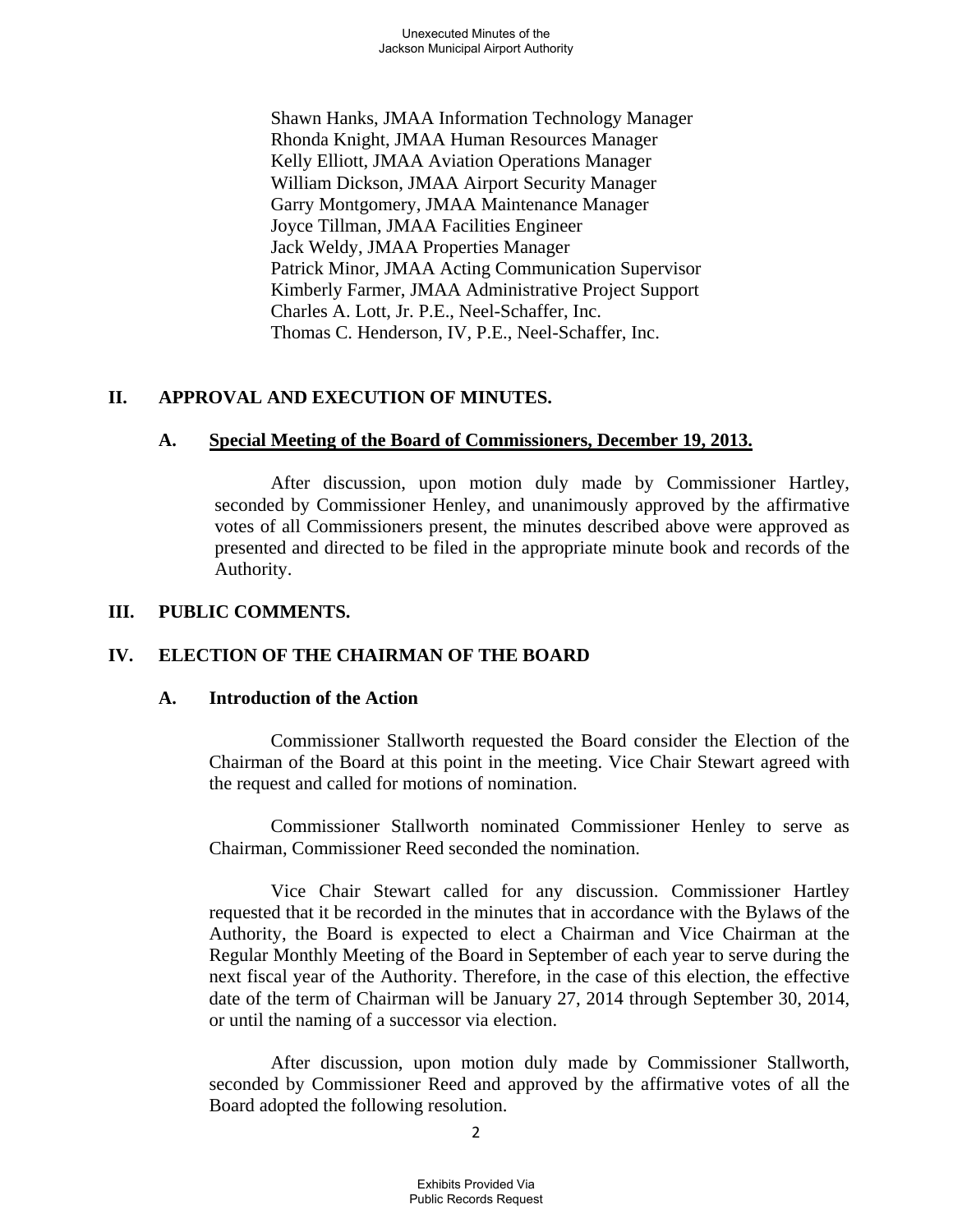# **RESOLUTION ELECTING BOARD OFFICERS FOR FISCAL YEAR 2014**

**WHEREAS,** the Bylaws of the Jackson Municipal Airport Authority (the "Authority") provide that the Board of Commissioners (the "Board") of the Authority should elect a Chairman each year to serve during the fiscal year of the Authority;

**NOW, THEREFORE, BE IT RESOLVED**, the Board hereby elects Pastor James L. Henley, Jr., to serve as Chairman of the Board during the remainder of Fiscal Year 2014 and until the taking of office of **his** successor.

# **V. REPORTS.**

### **A. Chief Executive Officer.**

*1. Airport Project Manager Summary, Period Ending December 31, 2013.* 

### *2. Airport Activity Statistics Report, Period Ending December 31, 2013.*

 Mr. Vanderleest directed the Board's attention to the Airport Project Manager Summary and the Airport Activity Statistics Report as found in the packet distributed to the Board prior to the Meeting (the "Packet"), and discussed these reports with the Board. A copy of the Packet is attached as an exhibit to the minutes of the Meeting.

### *3. Employee and Organizational Recognitions.*

a. Employee of the Month, January 2014: Officer Eric Quick, Certified Police Officer, Department of Public Safety

 Mr. Vanderleest recognized and commended Mr. Quick for being named Employee of the Month for January 2014.

b. Employee of the Year 2013: Christopher Rogers, Airport Security Liaison, Airport Security Department

> Mr. Vanderleest recognized and commended Mr. Rogers for being named Employee of the Year for 2013.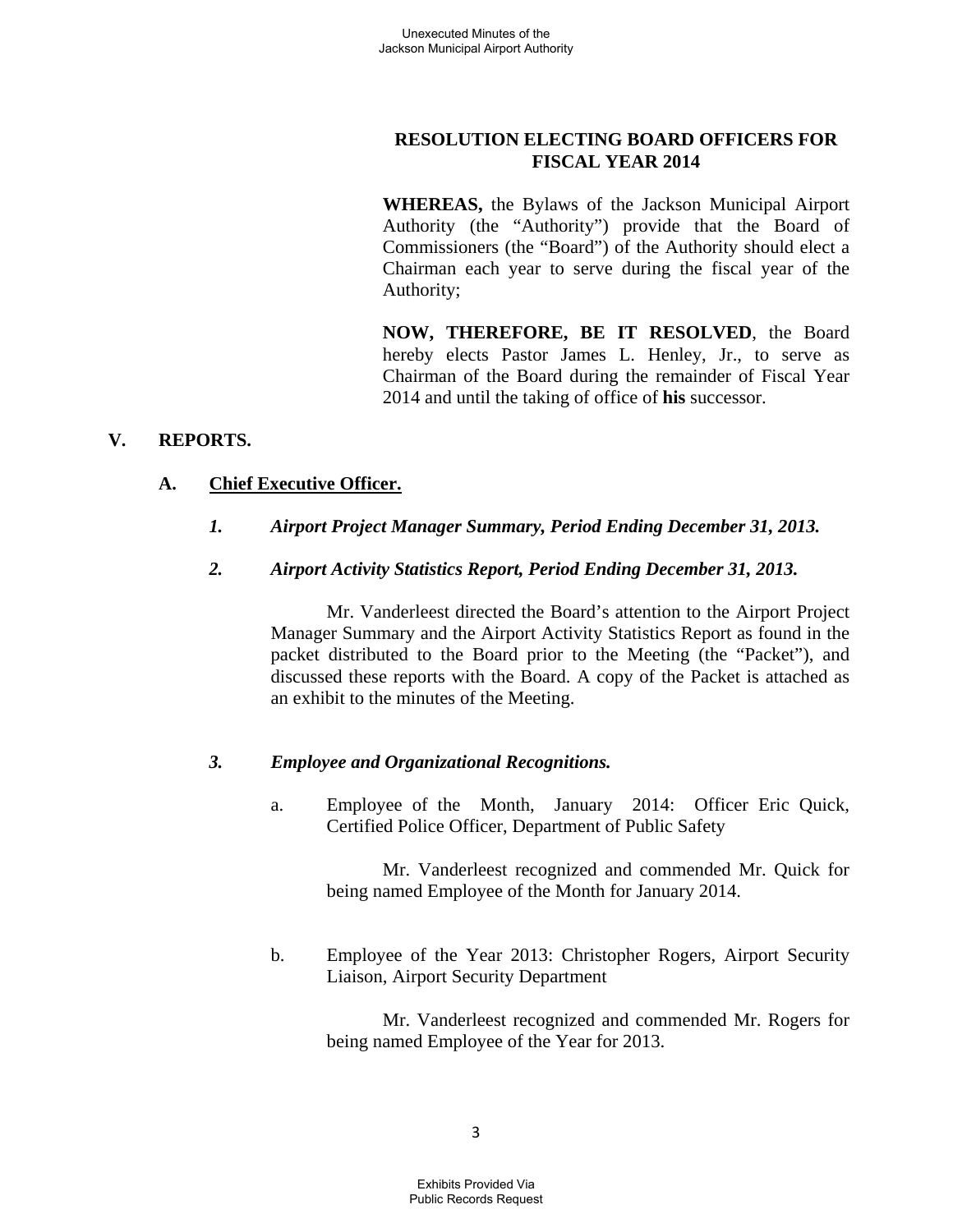#### **B. Attorney**

 Mr. Walker said that the attorneys had nothing of a specific nature to report at this time but did provide the Commissioners with copies of the resolutions proposed for that day's meeting.

 Chairman Henley said that, as requested and affirmed by resolution of the Board of Commissioners introduced and passed at the Special Meeting of the Board on December 19, 2013, he had received a report from Baker Donelson ("BD") regarding the status of various open legal matters and wished to introduce a resolution to clarify the division of assignments as they relate to services provided by Walker Group, PC ("WG") and BD.

 Chairman Henley then introduced the proposed action, reading it into the record of the meeting as follows:

Regarding the identified matters and projects contained in the December 31, 2013, Baker Donelson memo as to the status of matters and projects being handled by BD, the following shall take place:

Walker Group shall immediately begin handling the following numbered matters and projects:

- 1. Airline Permits
- 2. Board Governance
- 3. Concession Agreements
- 10. General Administration
- 11. Grants
- 12. Ground Transportation
- 13. Labor and Employment
- 14. Law Enforcement except for the matter identified in  $14(a)$
- 17. Procurements

Baker Donelson shall continue to handle the other numbered matters and projects until further notice to include:

4. Construction Projects.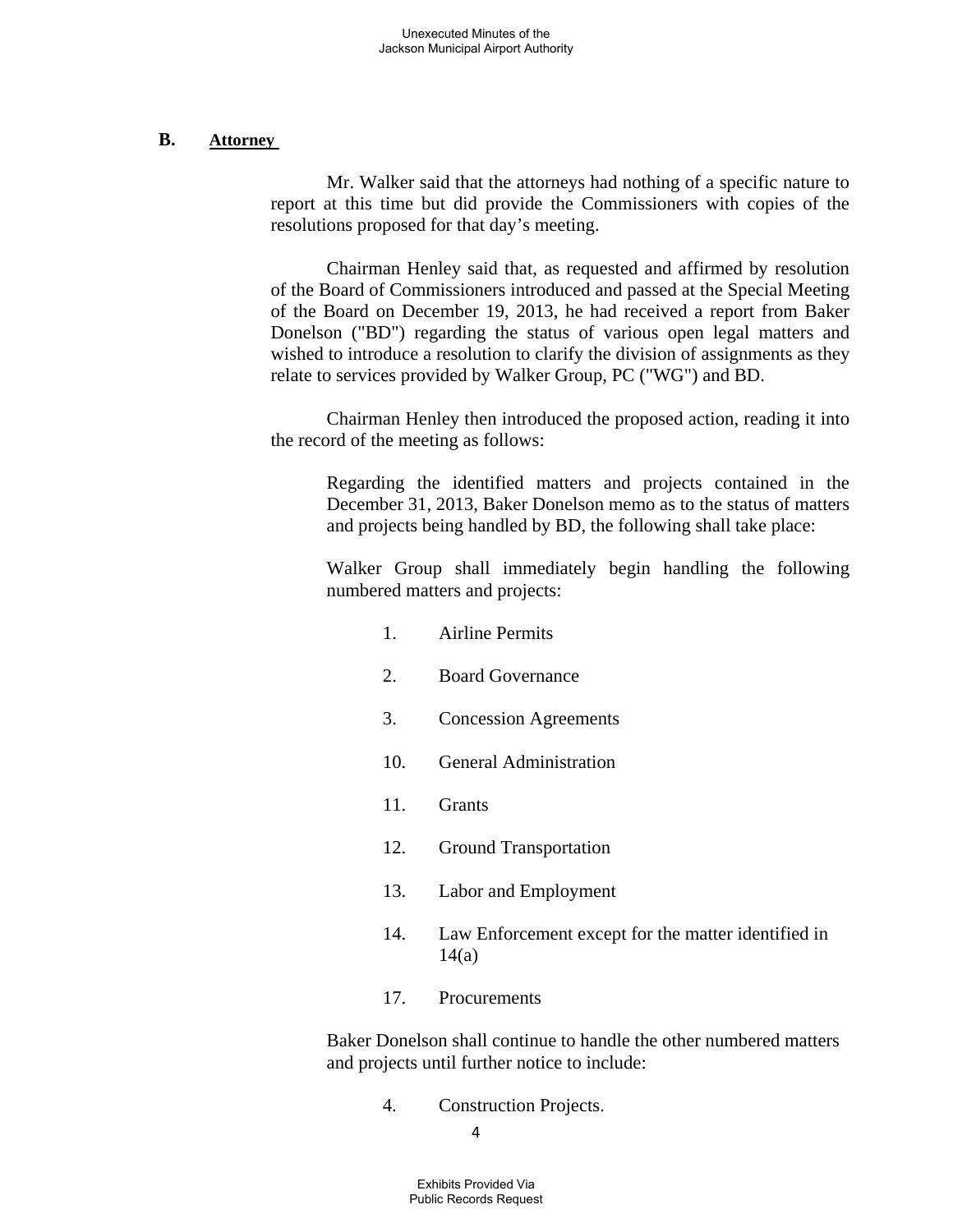- (a) Storm Water Drainage at Jackson-Medgar Wiley Evers International Airport.
- (b) Terminal Improvements at Jackson Medgar Wiley Evers International Airport.
- (c) Airport Security and Access Control Systems Improvements/Premises Distribution System at Jackson-Medgar Wiley Evers International Airport.
- (d) Northwest Ramp Repair and Repaving at Hawkins Field Airport.
- (e) Quick Turn Around Rental Car Facility at Jackson- Medgar Wiley Evers International Airport.
- (f) Roof Repair and Replacement at Hawkins Field Airport.
- (g) Catering Kitchen Renovation at Jackson- Medgar Wiley Evers International Airport.
- (h) Construction Improvements to the West Runway at Jackson-Medgar Wiley Evers International Airport.
- (i) Runway, Taxiway and Ramp Marking Maintenance at Jackson-Medgar Wiley Evers International Airport.
- (j) Assessment and Repair of Aircraft Aprons at Jackson-Medgar Wiley Evers International Airport.
- (k) Power Resources Evaluation and Improvements - Vault and Generator at Jackson- Medgar Wiley Evers International Airport.
- (l) Power Resources Evaluation and Improvements - Boiler Construction at Jackson- Medgar Wiley Evers International Airport.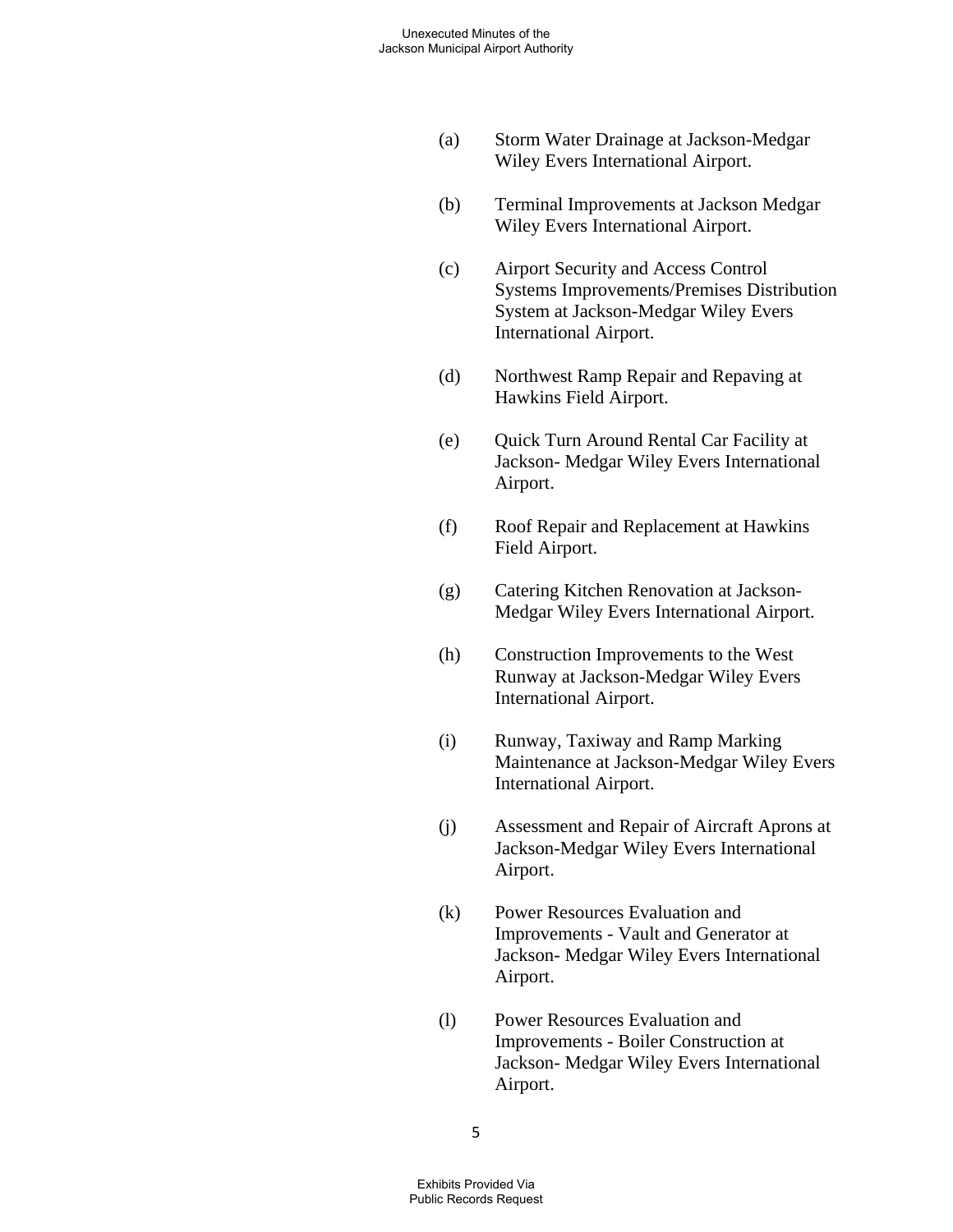- (m) Pavement Assessment /Overlay Runway 16/34 at Hawkins Field Airport.
- (n) FAA Building Site Drainage and Stabilization at Jackson-Medgar Wiley Evers International Airport.
- (o) Roadway Signage Improvement at Jackson– Medgar Wiley Evers International Airport.
- (p) Renovation/Build Out of Atlantic Aviation Building at Jackson-Medgar Wiley Evers International Airport.
- (q) HVAC Project on Fifth Floor of Jackson- Medgar Wiley Evers International Airport.
- (r) Lighting Assessment Services at Jackson- Medgar Wiley Evers International Airport.
- 5. Economic Development.
	- (a) Project 7 Up
	- (b) Mercury Air.
	- (c) Mississippi Healthcare Corridor Commission.
- 6. East Metro Corridor Commission.
- 7. Federal Aviation Administration.
	- (a) The Federal Aviation Administration ("FAA") leases.
		- (i) A building designed and built by JMAA for the FAA; and
		- (ii) Terminal space at Jackson-Medgar Wiley Evers International Airport.
	- (b) Compliance and regulatory matters.
- 8. Finance and Bond Issues.
- 9. Fixed Base Operators.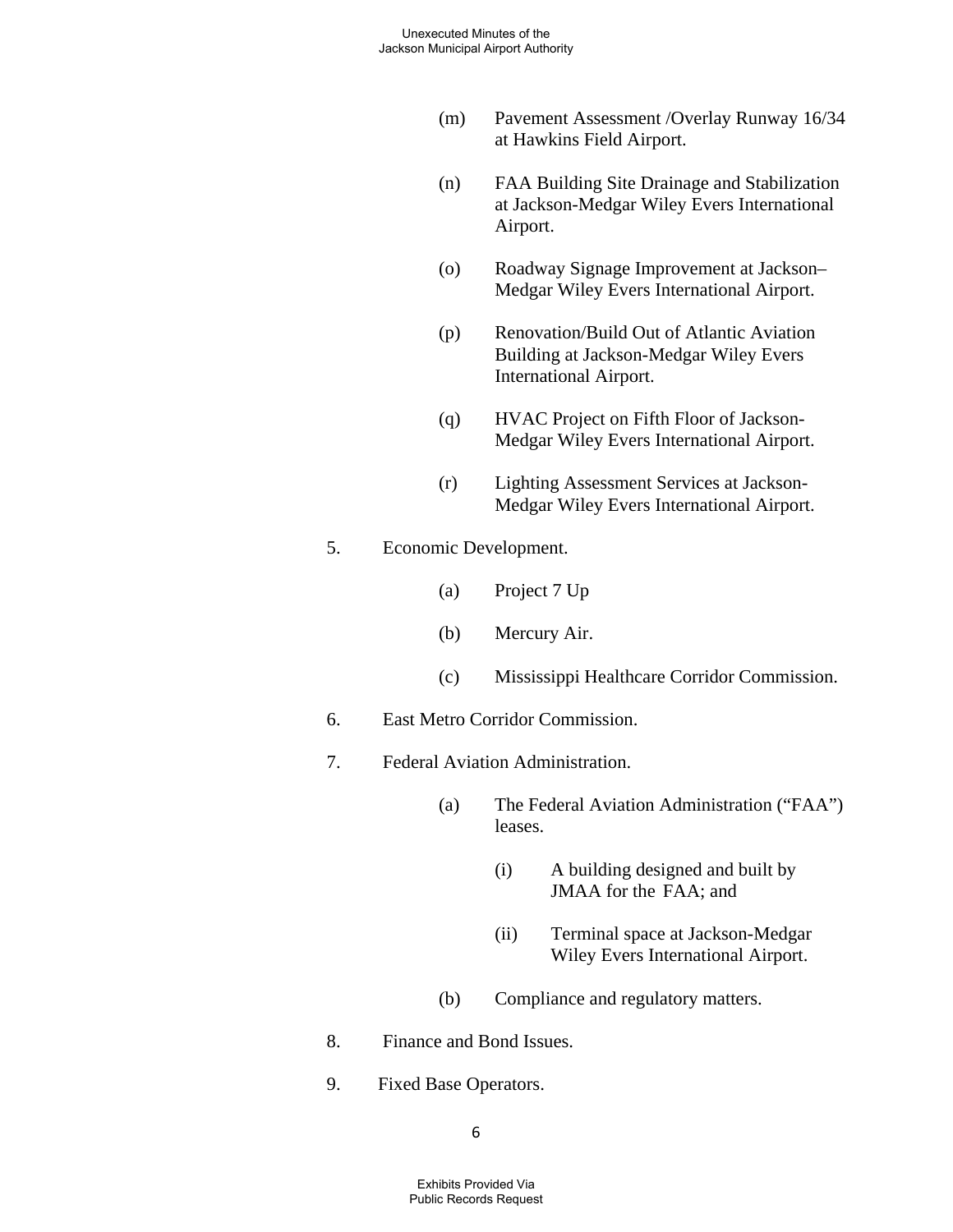- 14. Law Enforcement exclusively in the matter of State of Mississippi v. Julie Melissa Gilliland,
- 18. Real Estate Matters.
- 19. Service Agreements.

As regards legislation and litigation the following:

 15. Legislation: Baker Donelson shall work in conjunction with Walker Group

 16. Litigation: Baker Donelson shall handle the current arbitration until final resolution however Baker Donelson shall give Walker Group monthly status reports.

Baker Donelson regarding matters and projects handled by it shall provide to Walker Group all information and documents requested by Walker Group.

 After discussion, upon motion duly made by Commissioner Stallworth, seconded by Commissioner Reed, and unanimously approved by the affirmative votes of all Commissioners present, the Board adopted the following resolution.

#### **RESOLUTION DELINEATING ASSIGNMENT OF LEGAL MATTERS TO THE WALKER GROUP, PC, AND BAKER DONELSON, PC, RESPECTIVELY**

**WHEREAS,** the Board of Commissioners (the "Board") of the Jackson Municipal Airport Authority (the "Authority") has reviewed and considered (i) a memorandum dated December 31, 2013, prepared by Baker Donelson ("BD") regarding the status of open legal matters (the Memorandum") incorporated herein by reference; and (ii) has determined that certain matters shall be addressed by the Walker Group, PC ("WG") and other matters by BD in coordination with WG;

**NOW, THEREFORE, BE IT RESOLVED**, the Board hereby directs that (i) WG shall immediately begin handling the matters and projects identified above and more specifically detailed in the Memorandum; and (ii) BD shall continue to address matters and projects identified above and more specifically detailed in the Memorandum; and (iii) As regards legislation BD shall work in conjunction with WG; and (iv) as regards litigation BD shall handle the current arbitration until final resolution however Baker Donelson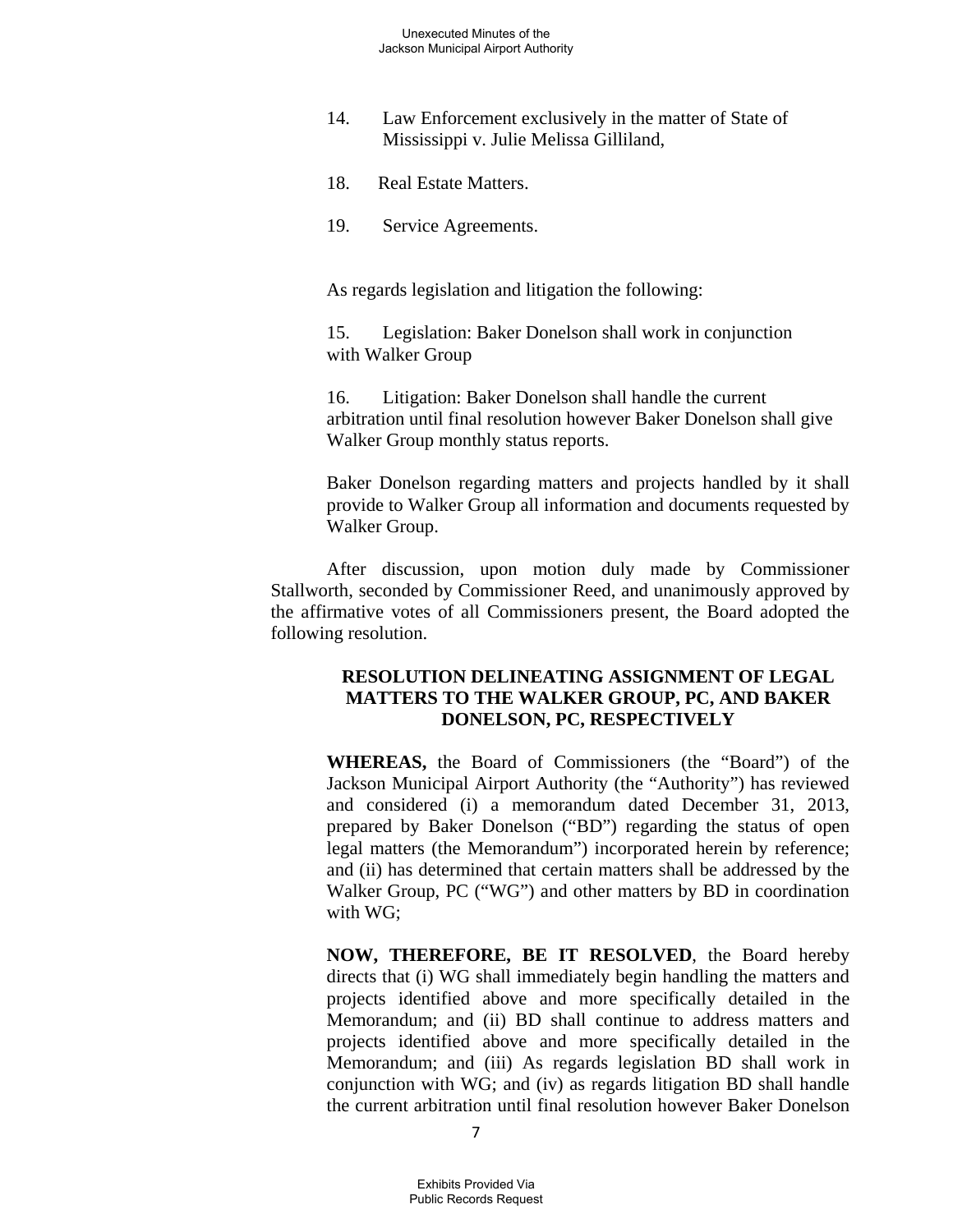shall give WG monthly status reports; and (v) BD regarding matters and projects handled by it shall provide to WG all information and documents requested by WG.

#### **VI. ACTION ITEMS.**

### **A. Financial Matters.**

### *1. Financial Reports for December 2013.*

- a. Balance Sheet: Accept.
- b. Income Statement: Accept.
- c. Claims Docket for December 2013: Approve.

 Mr. Vanderleest directed the Board's attention to the above referenced financial reports for December 2013 and the Claims Docket for December 2013, all of which were included in the Packet.

 After discussion, upon motion duly made by Commissioner Hartley, seconded by Commissioner Reed, and unanimously approved by the affirmative votes of all Commissioners present, the Board adopted the following resolution.

### **RESOLUTION ACCEPTING FINANCIAL REPORTS FOR DECEMBER 2013, AND APPROVING AND AUTHORIZING PAYMENT OF CLAIMS DOCKET FOR DECEMBER 2013**

**WHEREAS,** the Board of Commissioners (the "Board") of the Jackson Municipal Airport Authority (the "Authority") has reviewed and considered (i) the Balance Sheet and Income Statement for the Authority for the month and period ending December 2013 (the "Financial Reports"), and (ii) the Claims Docket for the Authority for the month of December 2013 (the "Claims"), each of which was (i) included in the packet distributed to the Board prior to the January 27, 2014, Regular Monthly Meeting of the Board, and (ii) incorporated herein by reference;

**NOW, THEREFORE, BE IT RESOLVED**, the Board hereby (i) accepts the Financial Reports and (ii) approves and authorizes payment of the Claims in the total amount of \$1,293,458.04.

d. Fiscal Year 2013 Financial Audit: Accept.

 Mr. Vanderleest reminded the Board that the FY2013 Audit had been presented to the Board by Breazeale, Saunders & O'Neil,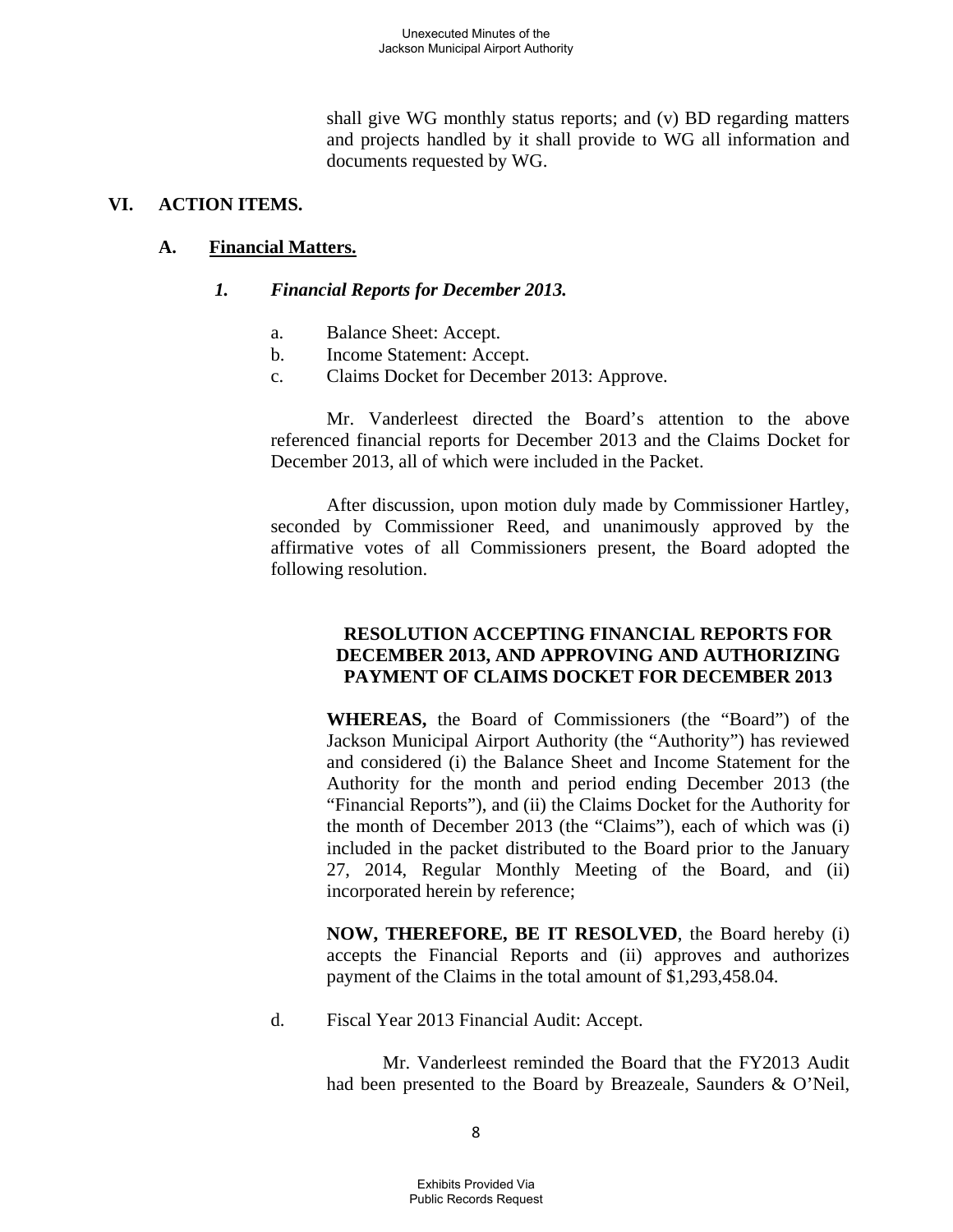Ltd. ("BSO"), the Authority's certified public accounting firm, at the Regular Monthly Work Session of the Board on January 23, 2014.

 Mr. Vanderleest said that it was appropriate at this time for the Board to consider accepting the (i) letter dated January 27, 2014, to the Board describing significant audit findings (the "Letter re Significant Audit Findings"); (ii) Management Letter addressed to the Board dated September 30, 2103 (the "Management Letter"); and the (iii) Audited Financial Statements and Independent Auditors' Reports on Internal Accounting Controls and Compliance, September 30, 2013 (the "Audited Financial Statements") (collectively, the "Financial Reports").

 Mr. Vanderleest directed that copies of the FY2013 Audit Report be attached as exhibits to the minutes of the Meeting.

 After discussion, upon motion duly made by Commissioner Hartley, seconded by Commissioner Stallworth, and unanimously approved by the affirmative votes of all Commissioners present, the Board adopted the following resolution.

### **RESOLUTION ACCEPTING FISCAL YEAR 2013 AUDIT REPORT**

**WHEREAS**, Breazeale, Saunders & O'Neil, Ltd. (the "Auditors") have presented and discussed with the Board of Commissioners (the "Board") of the Jackson Municipal Airport Authority the (i) the Audited Financial Statements and Independent Auditors' Reports on Internal Accounting

Controls and Compliance dated September 30, 2013; (ii) the Management Letter dated September 30, 2013; and (iii) a letter dated January 27, 2014, describing the Auditors' responsibilities and the scope and timing of the audit (collectively, the "FY2013 Audit Report"); and

**WHEREAS**, the Board has reviewed and considered the FY 2013 Audit Report;

**NOW, THEREFORE, BE IT RESOLVED**, the Board hereby approves and accepts the FY2013 Audit Report.

e. Quarterly Financial Reports: Accept

Mr. Vanderleest directed that copies of the financial reports ("Quarterly Report") for the First Quarter FY2014 be attached as exhibits to the minutes of the Meeting.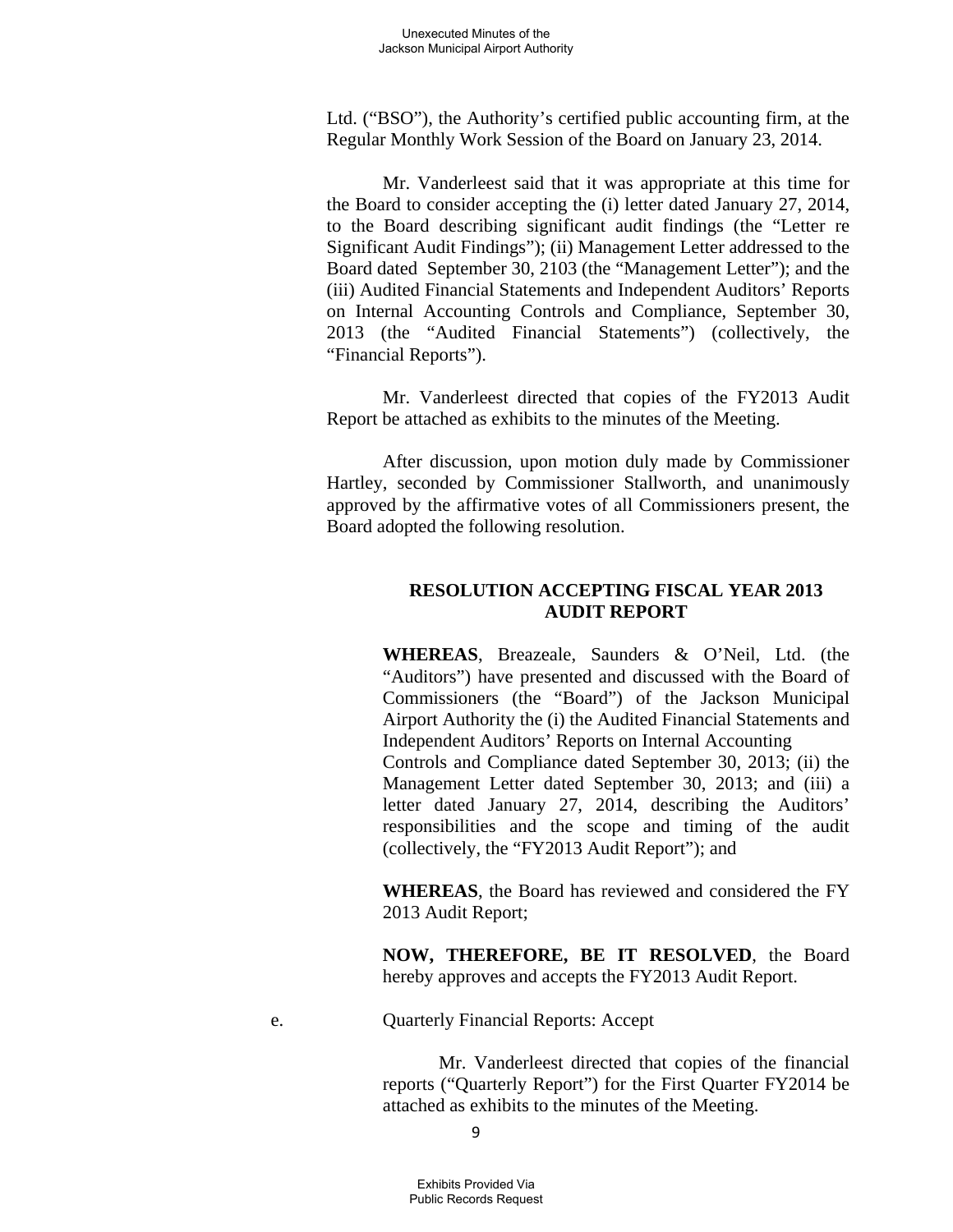### **A. Service Agreements.**

 Mr. Vanderleest directed the Board's attention to the memoranda in the Packet, which described these matters, and discussed these matters with the Board.

# *1. JMAA Contract No. 12-010, General Aviation Consulting Services, JMAA: Authorize Extension of Agreement (Aviation Management Consulting Group, Inc.).*

 After discussion, upon motion duly made by Commissioner Stallworth, seconded by Commissioner Reed, and unanimously approved by the affirmative votes of all Commissioners present, the Board adopted the following resolution.

# **RESOLUTION APPROVING AND AUTHORIZING EXTENSION OF THE EXISTING PROFESSIONAL SERVICE AGREEMENT WITH AVIATION MANAGEMENT CONSULTING GROUP, INC.**

**WHEREAS,** the staff of the Jackson Municipal Airport Authority (the "Authority") has recommended that the Board of Commissioners (the "Board") of the Authority approve and authorize certain actions with respect to the service agreements identified below, as more particularly described in a memorandum (i) included in the packet distributed to the Board prior to the January 27, 2014, Regular Monthly Meeting of the Board, and (ii) incorporated herein by reference; and

**WHEREAS,** the Board has reviewed the Memorandum and considered the recommendations therein by the staff of the Authority;

**NOW, THEREFORE, BE IT RESOLVED,** the Board hereby determines that it would be in the best interests of and in furtherance of the duties and responsibilities of the Authority to, and the Board hereby does, take the following actions:

The Board approves and authorizes extension of the existing professional services agreement with Aviation Management Consulting Group, Inc. ("AMCG"), whereby AMCG will provide general aviation consulting services for a period of one calendar year, with fees for such services not to exceed \$9,511.80 (the "AMCG Agreement"), all as more particularly set out in the Memorandum dated January 17, 2014, which describes this matter, said AMCG Agreement to be in such form and to contain such terms and conditions consistent with said Memorandum as may be deemed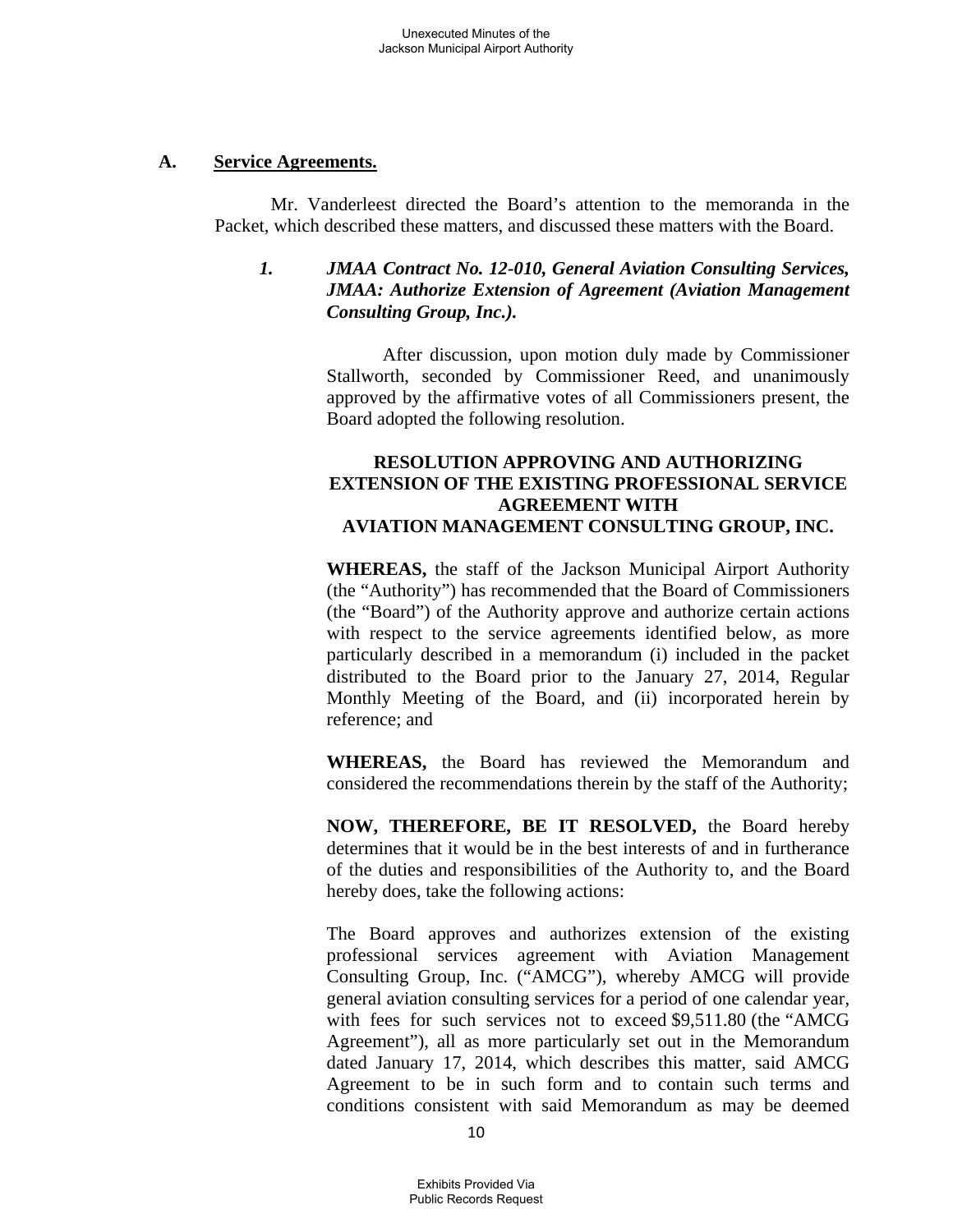appropriate by the Chief Executive Officer of the Authority (the "CEO"), as evidenced by his execution thereof.

### *2. Air Service Development Consulting, JMAA: Approve Agreement (Boyd Group International).*

 After discussion, upon motion duly made by Commissioner Stallworth, seconded by Commissioner Reed, and unanimously approved by the affirmative votes of all Commissioners present, the Board adopted the following resolution.

# **RESOLUTION APPROVING AND AUTHORIZING EXTENSION OF THE EXISTING PROFESSIONAL SERVICE AGREEMENT WITH THE REGIONAL AIRLINE MANAGEMENT SYSTEMS, INC., A COLORADO CORPORATION DOING BUSINESS AS BOYD GROUP INTERNATIONAL**

**WHEREAS,** the staff of the Jackson Municipal Airport Authority (the "Authority") has recommended that the Board of Commissioners (the "Board") of the Authority approve and authorize certain actions with respect to the service agreements identified below, as more particularly described in a memorandum (i) included in the packet distributed to the Board prior to the January 27, 2014, Regular Monthly Meeting of the Board, and (ii) incorporated herein by reference; and

**WHEREAS,** the Board has reviewed the Memorandum and considered the recommendations therein by the staff of the Authority;

**NOW, THEREFORE, BE IT RESOLVED,** the Board hereby determines that it would be in the best interests of and in furtherance of the duties and responsibilities of the Authority to, and the Board hereby does, take the following actions:

 The Board approves and authorizes negotiation and execution of a professional services agreement with Regional Airline Management Systems, Inc., a Colorado corporation doing business as Boyd Group International ("BGI"), whereby BGI will assist JMAA with air service development and retention, with fees for such services not to exceed \$65,000 (the "BGI Agreement"), all as more particularly set out in the Memorandum dated January 9, 2014, which describes this matter, said BGI Agreement to be in such form and to contain such terms and conditions consistent with said Memorandum as may be deemed appropriate by the CEO, as evidenced by his execution thereof.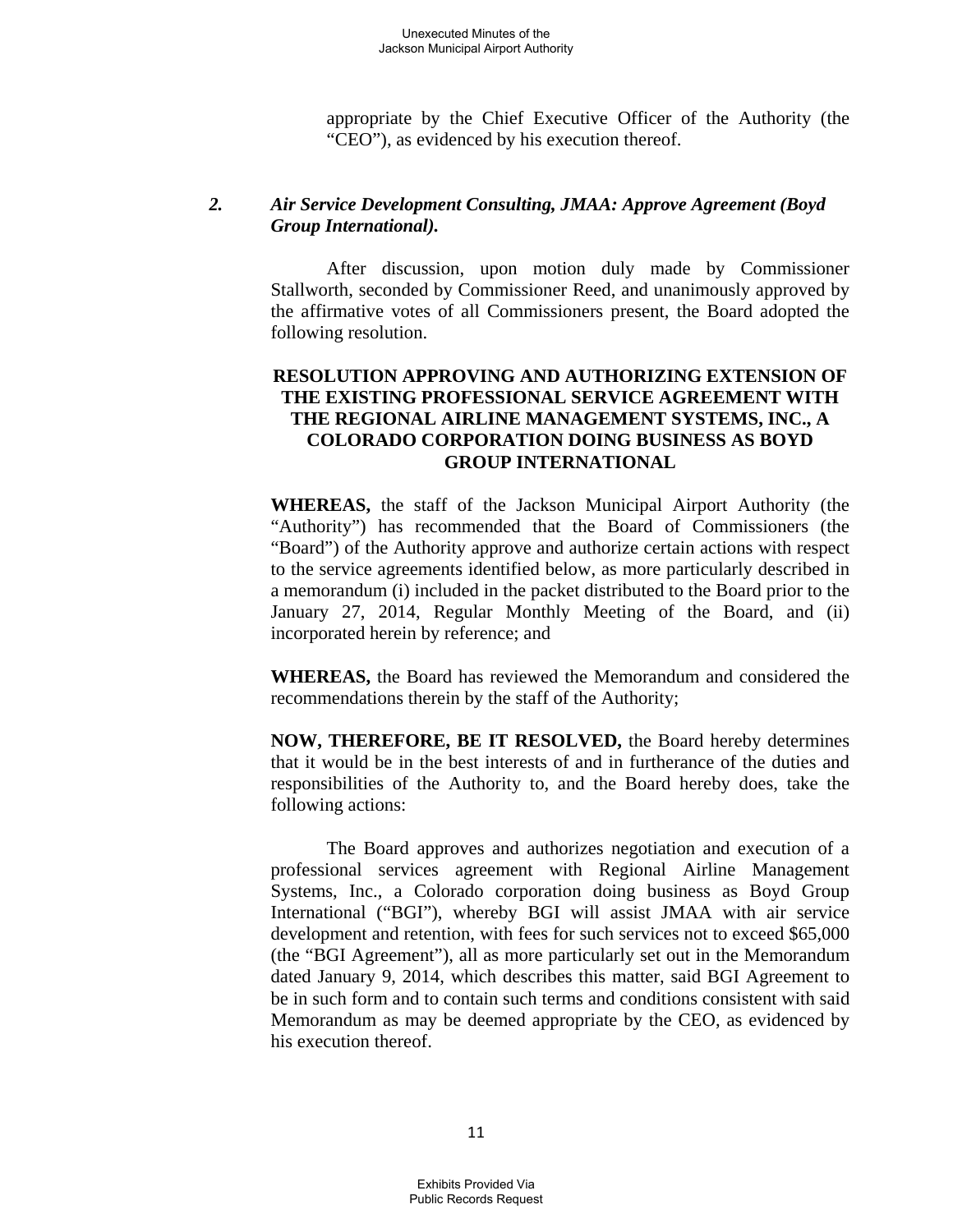### *3. Airport Security Surveillance Camera Repairs, JAN: Authorize Agreement (Global Sector Services, Inc.).*

 After discussion, upon motion duly made by Commissioner Stallworth, seconded by Commissioner Reed, and unanimously approved by the affirmative votes of all Commissioners present, the Board adopted the following resolution.

# **RESOLUTION APPROVING AND AUTHORIZING NEGOTIATION AND EXECUTION OF A SERVICES AGREEMENT WITH GLOBAL SECTOR SERVICES, INC.**

**WHEREAS,** the staff of the Jackson Municipal Airport Authority (the "Authority") has recommended that the Board of Commissioners (the "Board") of the Authority approve and authorize certain actions with respect to the service agreements identified below, as more particularly described in a memorandum (i) included in the packet distributed to the Board prior to the January 27, 2014, Regular Monthly Meeting of the Board, and (ii) incorporated herein by reference; and

**WHEREAS,** the Board has reviewed the Memorandum and considered the recommendations therein by the staff of the Authority;

**NOW, THEREFORE, BE IT RESOLVED,** the Board hereby determines that it would be in the best interests of and in furtherance of the duties and responsibilities of the Authority to, and the Board hereby does, take the following actions:

 The Board approves and authorizes negotiation and execution of a services agreement with Global Sector Services, Inc. ("GSSI"), whereby GSSI will provide repair services, including replacement equipment, for the existing airport security closed circuit television (CCTV) surveillance system, with total fees and expenses for such services not to exceed \$50,000 (the "GSSI Agreement"), all as more particularly set out in the Memorandum dated January 21, 2014, which describes this matter, said GSSI Agreement to be in such form and to contain such terms and conditions consistent with said Memorandum as may be deemed appropriate by the CEO, as evidenced by his execution thereof.

### C. **Construction Projects.**

 Mr. Vanderleest directed the Board's attention to the memorandum in the Packet, which described these matters, and discussed these matters with the Board.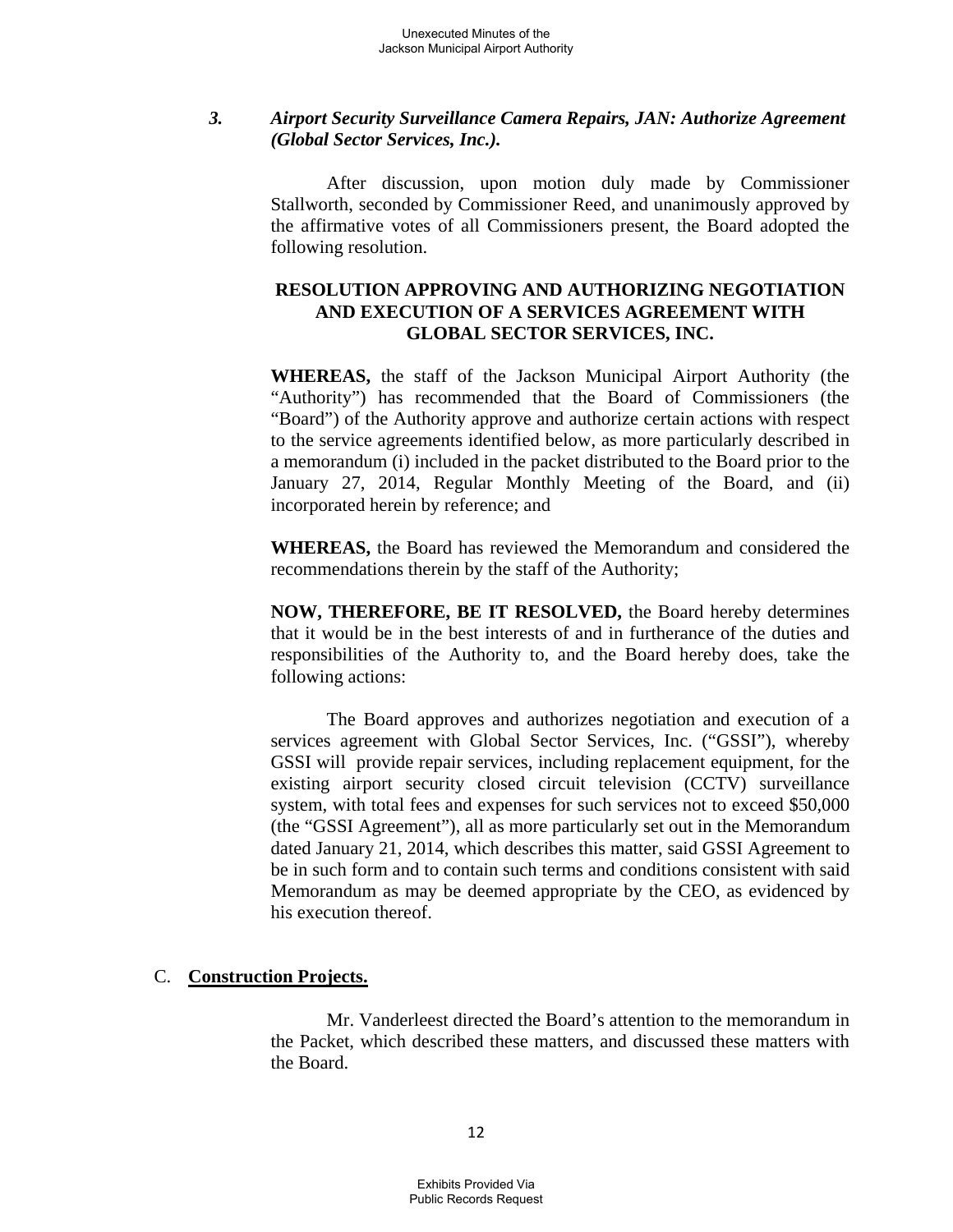# *1. JMAA Contract No. 014-11-092, Airport Security and Access Control System Improvements; Premises Distribution System, JAN: Approve Change Order No. 2 (Webster Electric Co. Inc.,).*

 After discussion, upon motion duly made by Commissioner Stallworth, seconded by Commissioner Reed, and unanimously approved by the affirmative votes of all Commissioners present, the Board adopted the following resolution.

# **RESOLUTION APPROVING AND AUTHORIZING CERTAIN ACTION WITH RESPECT TO A CERTAIN CONSTRUCTION PROJECT**

**WHEREAS,** the staff of the Jackson Municipal Airport Authority (the "Authority") has recommended that the Board of Commissioners (the "Board") of the Authority approve and authorize certain actions with respect to certain construction projects identified below, all as more particularly described by a memorandum (i) included in the packet distributed to the Board prior to the January 27, 2014, Regular Monthly Meeting of the Board, and (ii) incorporated herein by reference; and

**WHEREAS,** the Board has reviewed the Memorandum and considered the recommendations therein by the staff of the Authority;

**NOW, THEREFORE, BE IT RESOLVED,** the Board hereby determines that it would be in the best interests of and in furtherance of the duties and responsibilities of the Authority to, and the Board hereby does, take the following actions:

1. The Board approves and authorizes (i) execution and accomplishment of Change Order No. 2 to Contract No. 014- 14-092 with Webster Electric Co., Inc. in connection with JMAA Project No. 014-11, Airport Security and Access Control System Improvements; Premises Distribution System at JAN as more particularly described in the Memorandum dated January 17, 2014, which describes this matter.

### **D. Procurements.**

There was no discussion or action regarding procurements at the Meeting.

### **E. Grants.**

There was no discussion or action regarding grants at the Meeting.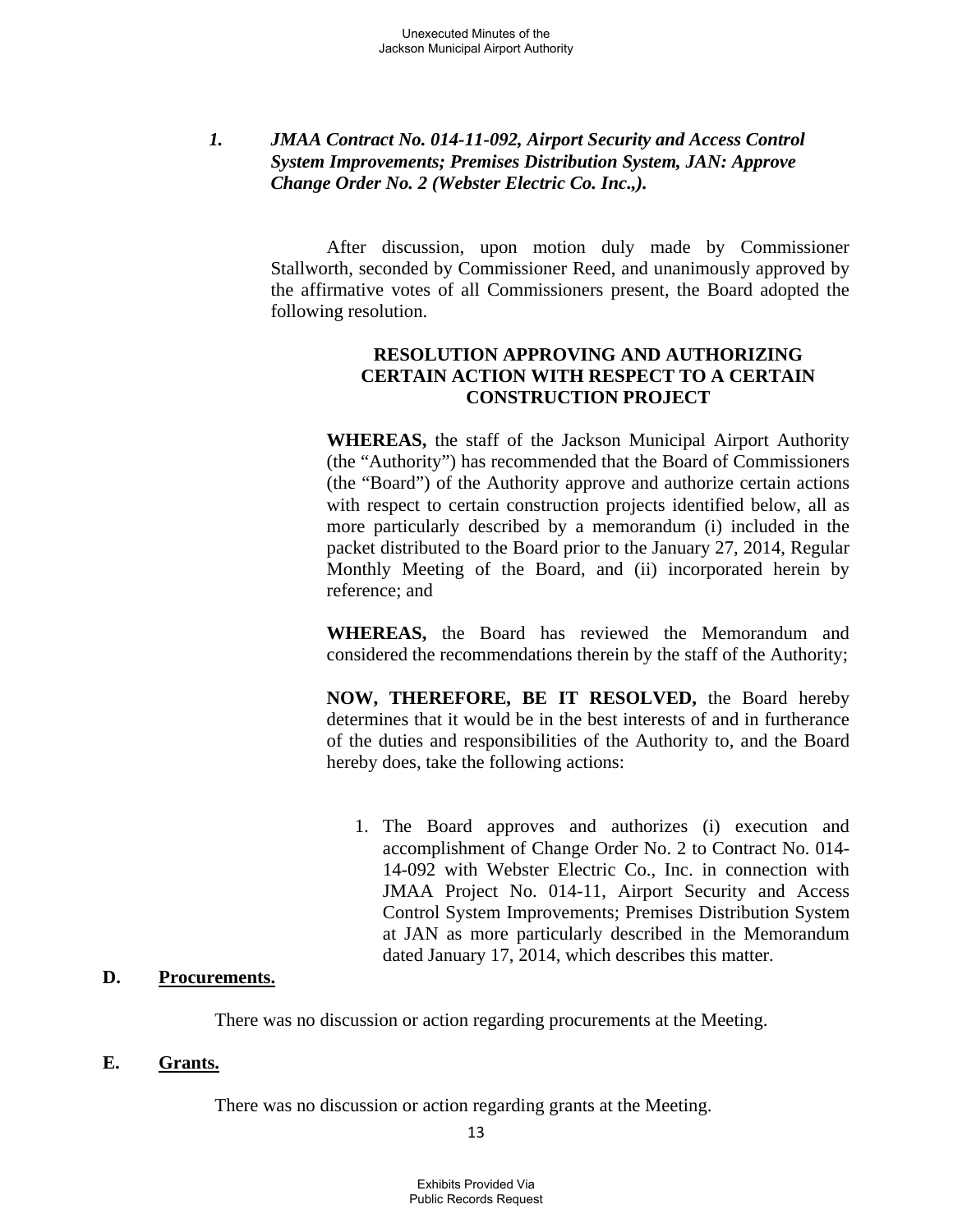### **F. Other Matters.**

# *1. Obsolete Furniture, JMAA: Declare Equipment Surplus and Authorize Sale.*

 Mr. Vanderleest directed the Board's attention to the memorandum in the Packet which described this matter, and discussed this matter with the Board.

 After discussion, upon motion duly made by Commissioner Stallworth, seconded by Commissioner Hartley, and unanimously approved by the affirmative votes of all Commissioners present, the Board adopted the following resolution.

# **RESOLUTION DECLARING CERTAIN EQUIPMENT AS SURPLUS AND AUTHORIZING TRANSFER TO THE ROWAN MIDDLE SCHOOL IN THE CITY OF JACKSON, MISSISSIPPI**

**WHEREAS**, the staff of the Jackson Municipal Airport Authority (the "Authority") has compiled a list of certain school room style combination desk chairs that are no longer needed by the Authority for the conduct of its business (the "Surplus Equipment"), said list of Surplus Equipment being described in that certain memorandum dated January 13, 2014, (i) included in the packet distributed to the Board prior to the January 27, 2014, Regular Monthly Meeting of the Board, and (ii) incorporated herein by reference (the "Memorandum"); and

**WHEREAS**, the staff of the Authority has (i) advised the Board of Commissioners (the "Board") of the Authority that the Surplus Equipment is no longer needed by the Authority for the conduct of its business and should be declared surplus and has further advised the Board that the Rowan Middle School, in the City of Jackson, Mississippi ("Rowan"), has expressed a need for the Surplus Equipment and a willingness to pay a nominal amount to the Authority for said Surplus Equipment, as set out in the Memorandum; and

**WHEREAS**, the Board has reviewed the Memorandum and considered said recommendation by the staff of the Authority;

**NOW, THEREFORE, BE IT RESOLVED**, the Board hereby finds and determines that (i) the Surplus Equipment is surplus and no longer needed for Authority purposes and is not to be used in the Authority's operations; (ii) Rowan has expressed a need and use for the Surplus Equipment, as set out in the Memorandum; and (iii) the sale of the Surplus Equipment to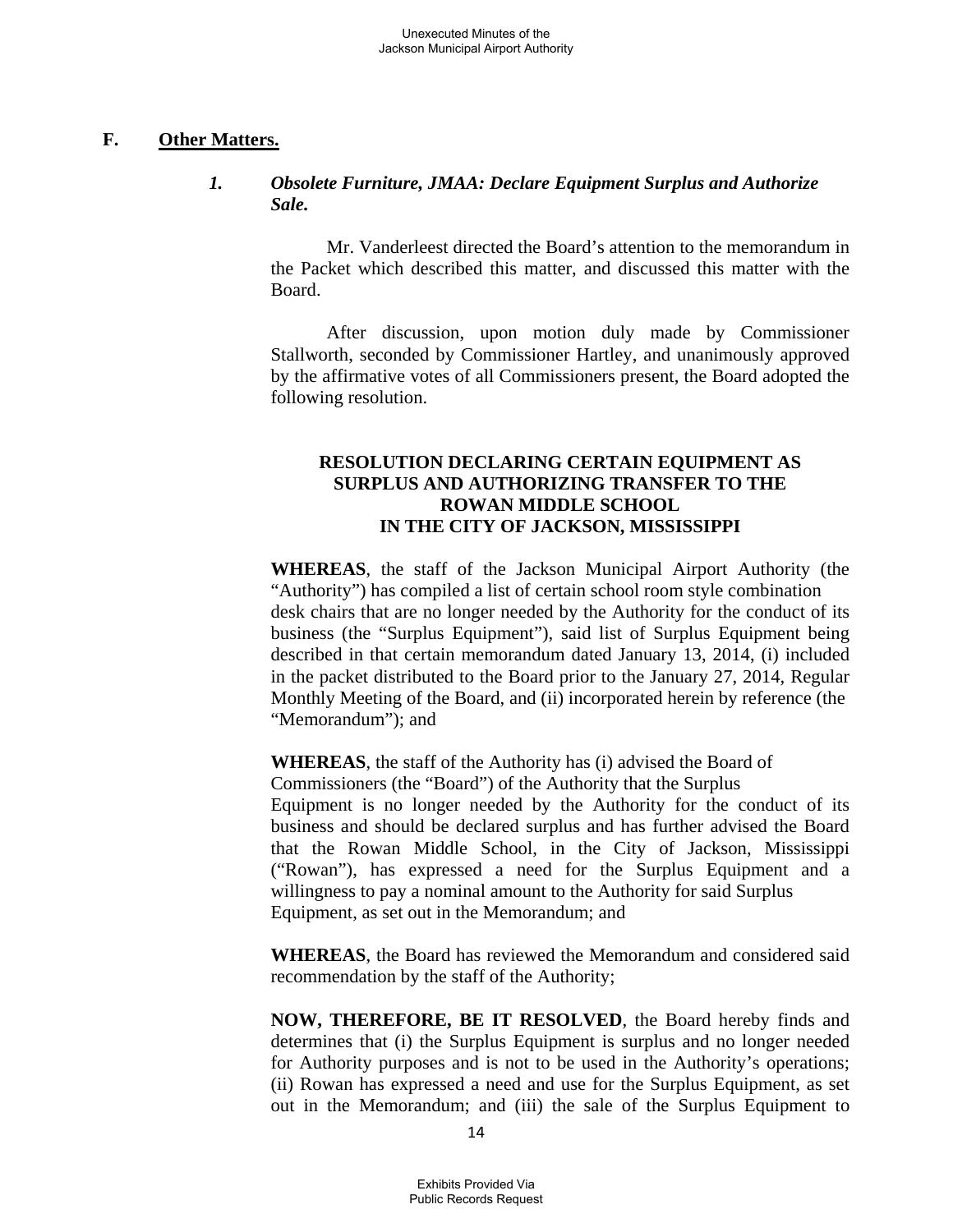Rowan for a nominal amount will promote and foster the development and improvement of the Authority, the community in which it is located, and Rowan, and the civic, social, educational, cultural, moral, economic or industrial welfare thereof; and

**RESOLVED, FURTHER**, the Board hereby approves and authorizes the sale of the Surplus Equipment to Rowan, as identified in the Memorandum, for \$1.00, subject to proper documentation in accordance with applicable law.

### *2. Legislation: Support and Endorse*

 Mr. Vanderleest directed the Board's attention to the memoranda in the Packet, which described these matters, and discussed these matters with the Board and provided a brief overview of the legislation, noting that all three bills have been endorsed by the Mississippi Airports Association.

 After discussion, upon motion duly made by Commissioner Stallworth, seconded by Commissioner Hartley, and unanimously approved by the affirmative votes of all Commissioners present, the Board adopted the following resolution.

### **RESOLUTION ENDORSING CERTAIN LEGISLATION AND AUTHORIZING ATTORNEY ALAN MOORE OF BAKER DONELSON BEARMAN CALDWELL AND BERKOWITZ TO UNDERTAKE LOBBYING EFFORTS TO ENSURE PASSAGE**

**WHEREAS**, the staff of the Jackson Municipal Airport Authority (the "Authority") has identified certain legislation before the Mississippi Legislature beneficial to the Authority and airports in the state of Mississippi generally, (the "Legislation"), and the Legislation has been endorsed by the Mississippi Airport Association, said Legislation being described in that certain memorandum dated January 21, 2014, (i) included in the packet distributed to the Board prior to the January 27, 2014, Regular Monthly Meeting of the Board, and (ii) incorporated herein by reference (the "Memorandum"); and

**WHEREAS,** the Board has reviewed the Memorandum and considered the recommendations therein by the staff of the Authority;

**NOW, THEREFORE, BE IT RESOLVED,** the Board hereby determines that it would be in the best interests of and in furtherance of the duties and responsibilities of the Authority to, and the Board hereby does, take the following actions:

The Board approves and authorizes (i) the endorsement of the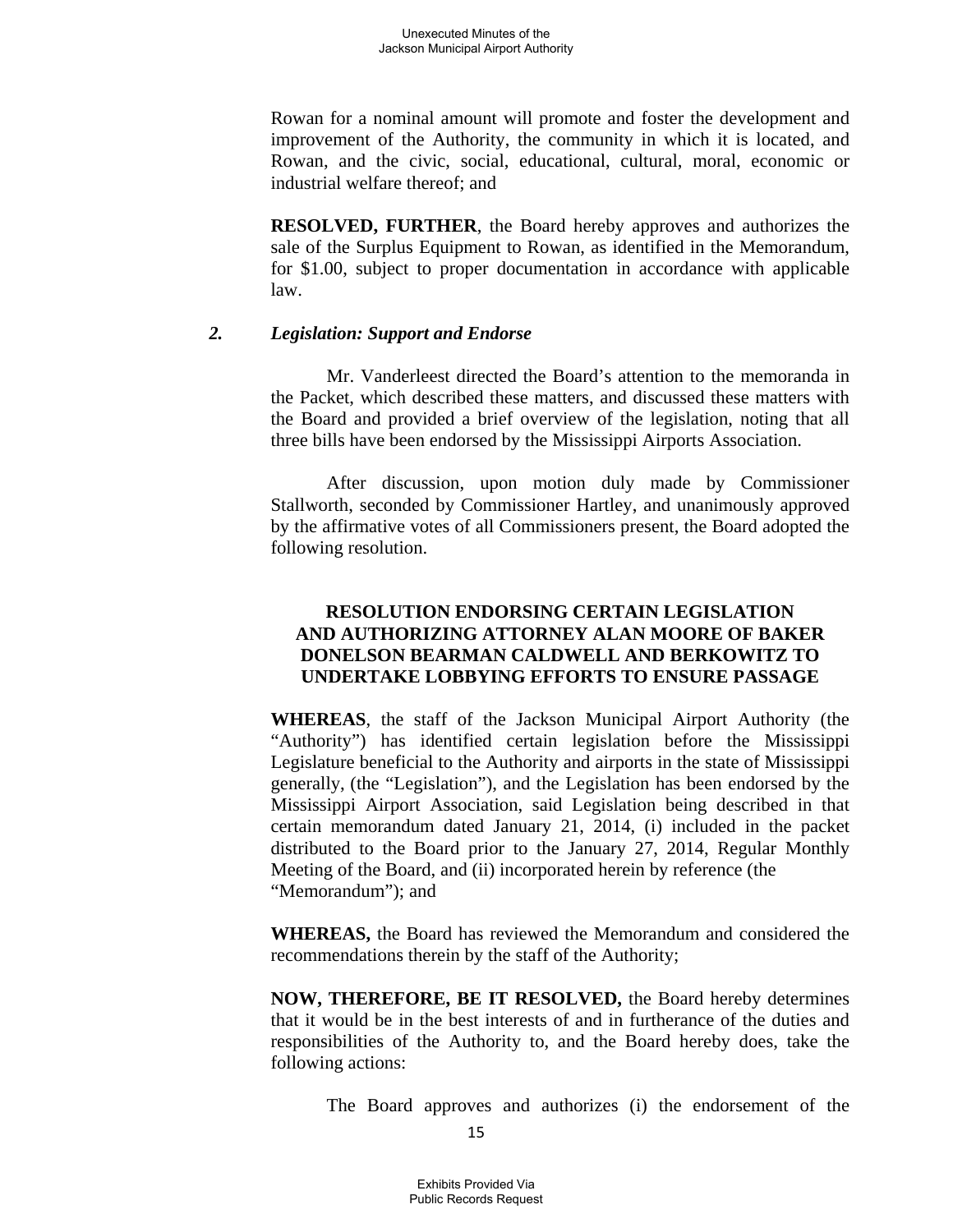Legislation addressing (i) a proposed Mississippi Air Service Incentive Program; (ii) authorizing municipal airport authorities to utilize "new markets tax credits" to finance improvements and capital development; and (iii) Internet Sales of Surplus Property, to revise the current requirement to advertise the sale surplus airport property in newspapers and allow these sales to be advertised on internet sites reaching a wider audience and potentially enhancing the revenue generated by these sales; as more particularly described in the Memorandum dated January 17,2014, which describes this matter.

### *3. Early Issues.*

There was no discussion or action regarding early issues at the Meeting.

### *4. Board Travel.*

 Mr. Vanderleest stated that he, Ms. Woodward, JMAA's Chief Administrative Officer, Mr. Gene Moore, JMAA's Director of Marketing and Communications, and Mr. Duane O'Neil have scheduled a meeting with United Airlines ("United") in Chicago, Illinois, for February 7, 2014, to discuss the potential for United Airlines to provide service from JAN to Denver at which time they intend to provide United with information on JMAA's marketing assistance policies. As background, Mr. Vanderleest reminded the Board that United Airlines will be adding an additional flight from JAN to Chicago O'Hare International Airport, and to George Bush Intercontinental Airport commencing June 5, 2014.

Commissioner Reed expressed an interest in attending the meeting with United.

After discussion, upon motion duly made by Commissioner Hartley, seconded by Commissioner Stallworth, and unanimously approved by the affirmative votes of all Commissioners present, the Board adopted the following resolution.

### **RESOLUTION APPROVING AND AUTHORIZING CERTAIN TRAVEL EXPENSES FOR COMMISSIONER REED**

**WHEREAS**, Commissioner Evelyn O. Reed, ("Commissioner Reed") a member of the Jackson Municipal Airport Authority Board of Commissioners (the "Board") Dirk Vanderleest, Chief Executive Officer of the Jackson Municipal Airport Authority (the "Authority") Mr. Duane O'Neil, President of the Greater Jackson Partnership and certain members of the staff of the Authority have scheduled a meeting with representatives of United Airlines ("United") at United's corporate headquarters in Chicago, Illinois on February 7,